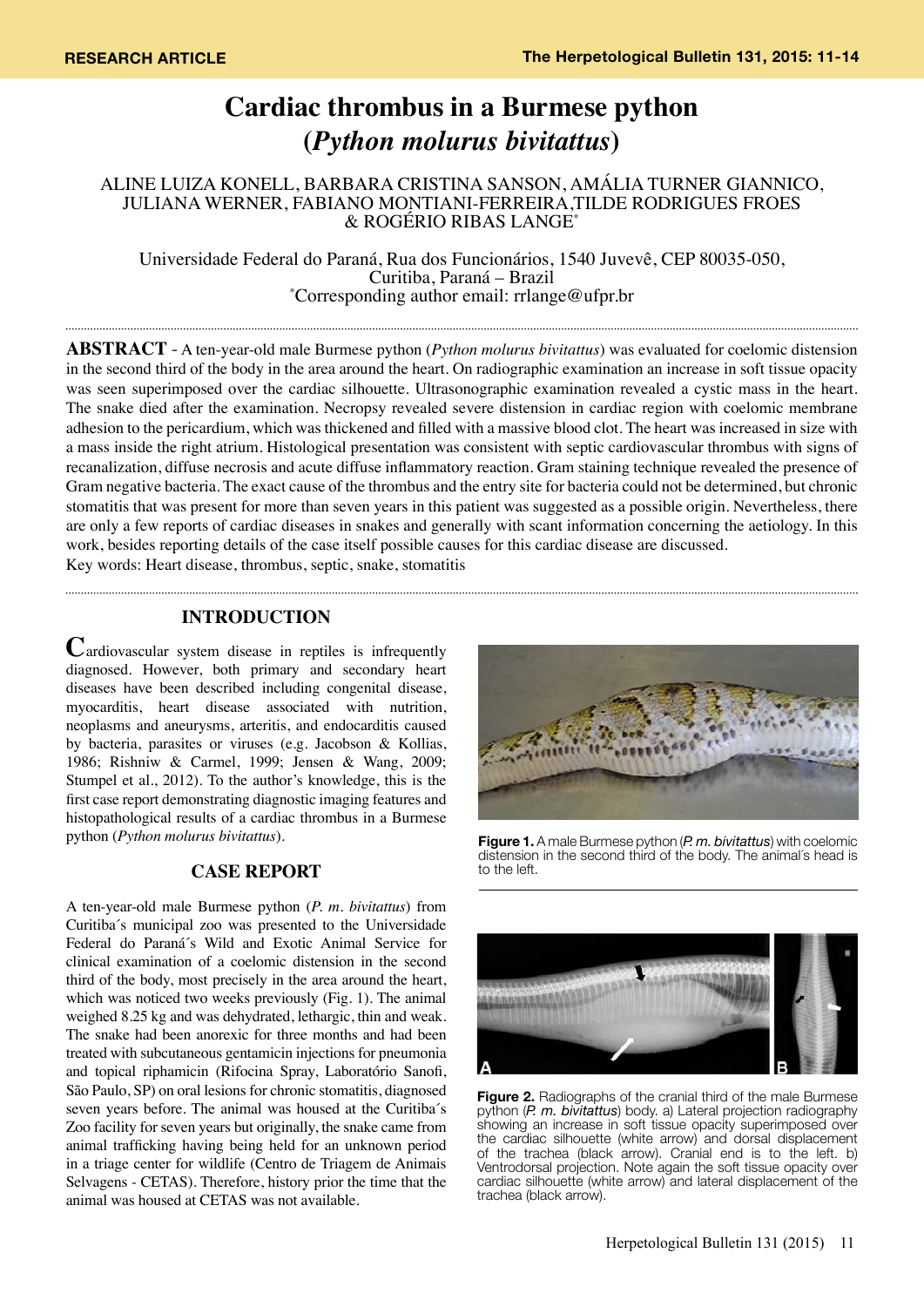

**Figure 3.** Ultrasonograms of a male Burmese python (*P. m. bivitattus*). a) Multiple layers mass filled with heterogeneous fluid (white arrow) inside the right atrium. b) The heart (H) was ventrally displaced. Note thickening of pericardium (asterisk) and the pericardial effusion (black arrow).



**Figure 4.** Postmortem examination pictures of a male Burmese python (*P. m. bivitattus*). a) Note the severe distension in cardiac region with coelomic membrane adhesion to the pericardium. The pericardium was thickened and with a blood clot inside (yellow arrow). b) The mass was observed inside the right atrium measuring 51 x 40 x 35 mm, with reddish coloration fibrous appearance and with a cystic cavity (white arrow). RA, wall of right atrium; V, ventricle.

For radiographic examination, lateral and ventrodorsal projections were performed using X-ray intensifying screens (Agfa Healthcare CR-30-X, DS5302, Mortsel, Belgium) with a tabletop technique of 55 kVp and 100 mAs. Radiographs of the cranial third of the body revealed an increase of soft tissue opacity superimposed over the cardiac silhouette, making it lose details and outline, with a dorsal-lateral displacement of the trachea (observed in lateral and ventrodorsal projections, respectively) (Fig. 2).

Ultrasonographic examination was carried out using an ultrasound system (MyLab 30 - Esaote, Genova, Italy) equipped with a 9-3 MHz micro-convex probe. This revealed a rounded structure measuring 44 vs 50 mm, with multiple layers (Fig. 3a) attached to the heart filled with heterogeneous free fluid (Fig. 3b). Pericardial thickening with large quantity of turbulent effusion was observed. At this point, differential diagnosis included a cardiac thrombus, left aortic arch aneurysm and a neoplastic mass.

The animal died immediately after the ultrasonographic examination. Necropsy revealed severe distension in the cardiac region with coelomic membrane adhesion to the pericardium, which presented as thickened with a very large blood clot present (Fig. 4a). The heart seemed to be increased



**Figure 5**. The heart of a male Burmese python (*P. m. bivitattus*) fixed in 10% neutral buffered formalin solution. Observe the wall of the cystic cavity formed by a cluster of overlapping layers loosely bonded (yellows arrows). (V) ventricle.

in size (102 x  $67$  x 55 mm) with a significant dilation of the right atrium. Inside the right atrium, attached to its wall a mass measuring 51 x 40 x 35 mm was present, with reddish discoloration, firm consistency and gristly appearance. After cutting this mass a cystic cavity was seen (Fig. 4b). Mucous membranes in the oral cavity were erythematous with petechiae, plaques with caseous material appearing along the dental arcade, characterizing gingivitis, glossitis and palatitis. The liver was slightly yellow. No other major gross findings in other organs were noticed. The heart and liver tissues were collected and fixed in 10% neutral buffered formalin solution. After the heart tissue was fixed the wall of the cystic cavity mass was seen to be formed by a cluster of overlapping layers loosely bonded (Fig. 5). Tissue samples were routinely processed, paraffin embedded, sectioned at 5 mm, and stained with hematoxylin and eosin.

Histologically, the heart tissue was hemorrhagic and edematous, with relatively severe diffuse infiltration by lymphocytes, plasma cells, macrophages and heterophils. Muscle fibres were hyalinised but without signs of necrosis. An extensive mixed (of fibrin and erythrocytes) thrombus with the formation of sharp lines of Zahn and signs of recanalization (formation of new channels) occasionally seen, especially near the wall (Fig. 6a). Several regions exhibited deep tissue necrosis of coagulation with the presence of colonies of bacteria (bacilli) (Fig. 6b). There was no evidence or signs of neoplasia. In general, the histological presentation of this heart was consistent with a septic cardiovascular thrombus with signs of recanalization, disseminate necrosis and acute diffuse inflammatory reaction. In the liver tissue histologic changes included cytoplasmatic lipid vacuolation of hepatocytes, characterizing hepatic lipidosis. No other significant microscopic findings were seen in this animal. Gram staining technique was carried out in the thrombus tissue and showed Gram negative bacteria.

#### **DISCUSSION**

Although a great body of knowledge has been accumulated regarding the function of the reptile heart, its clinical implications in veterinary medicine have received limited attention. Literature related to the physiologic and evolutionary importance of the reptile heart is available, but there is little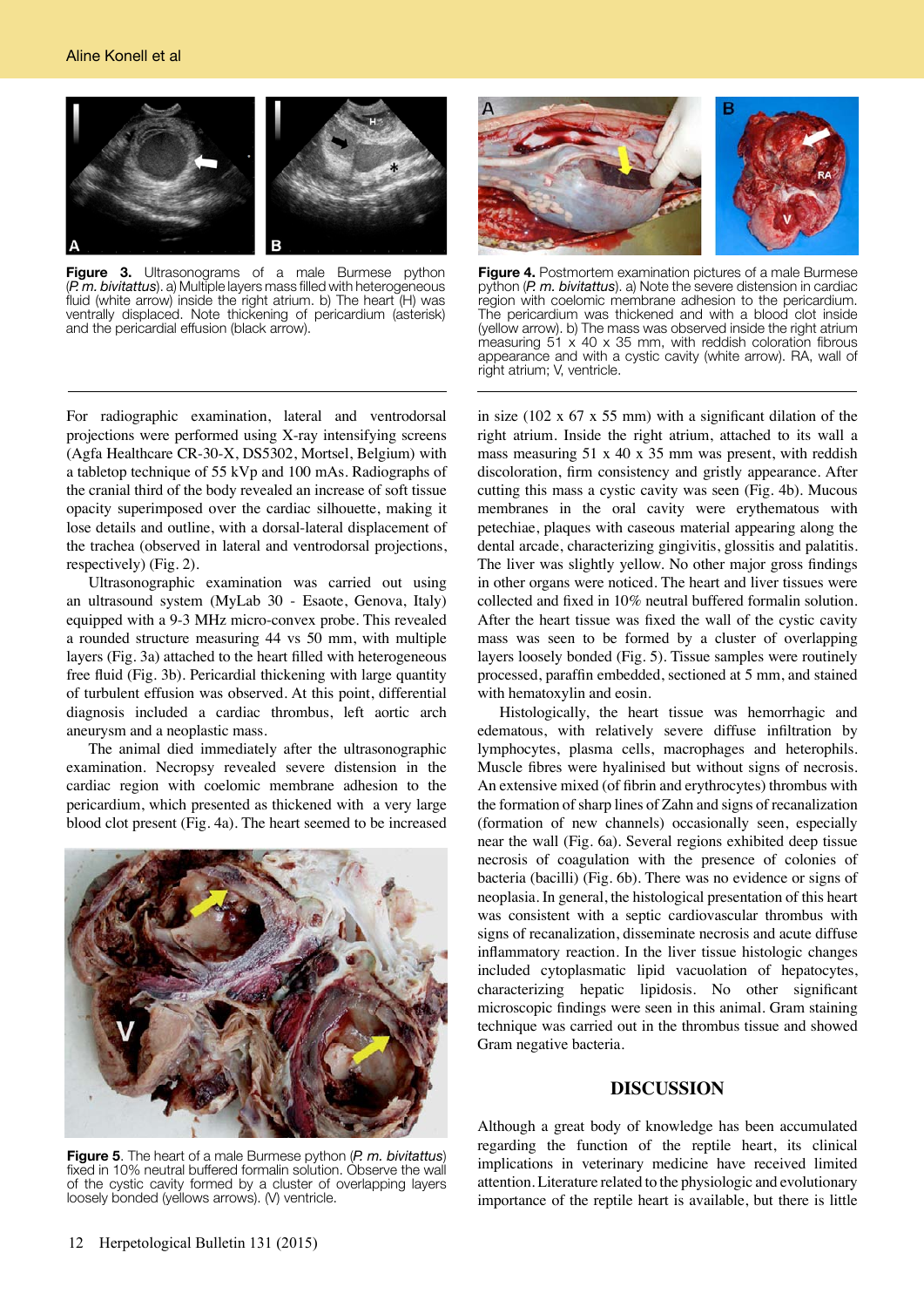

**Figure 6.** Photomicrographies of the intracardiac thrombus in a male Burmese python (*P. m. bivitattus*). a) Well organized, probably old blood clot evidenced by Zahn lines (arrow head) (HE 100x). b) Colonization by bacillary bacteria (asterisks) (HE 1000x).

clinical research about reptile cardiology (White, 1976). It is important to be aware of the normal anatomy and physiology of reptiles prior to diagnostic imaging or postmortem examinations. A detailed description of the snake cardiac anatomy and physiology has been described and reviewed by various authors and can be consulted for better understanding (Farrell et al., 1998; Girling & Hynes, 2004; Murray, 2006; Wyneken, 2009; Jensen et al., 2010).

A possible explanation for the presence of this contaminated thrombus would be a Gram negative septic embolus dislodged from the blood supply of the mouth as the snake had a long standing clinical history of chronic stomatitis. This septic embolus may have attached to the right atrium and initiated the process. A large number of different bacteria may be found in the oral cavity of affected reptiles, especially snakes (Fonseca, 2009). Draper et al. (1981), studying the microbiota from oral cavities of healthy and sick snakes, found Gram positive bacteria in healthy animals, whereas the sick ones presented, most frequently, Gram negative bacteria. Thus, the bacteria found in the intracardiac thrombus that have been classified as Gram negative, may have had oral origin. In cases where stomatitis is chronic and necrosis and ulceration are deep, a blood clot loaded with bacteria can be released into the bloodstream, resulting in septicemia (Jho, 2011). Despite the information about snake oral flora, investigations concerning the stomatitis influence in systemic diseases in several reptile species are scarce. One of our limitations was the lack of bacterial culture to identify which bacteria were responsible for the stomatitis and the microorganisms in the thrombus. Due to this limitation, it was not possible to confirm the origin of these bacteria.

Chronic stomatitis generates sense of pain and reduces the feeding capacity of the animal, leading to stress due starvation and weakness. Pythons have a low metabolism and capable of slowing down their metabolism for several months between each feed in order to conserve energy (O'Malley, 2005). In this case, the animal was anorexic for three months and was not cachectic, supporting O'Malley's proposition. In addition to cardiac abnormalities, we could also observe hepatic lipidosis. It may have occurred because the rapid weight loss resulted in secondary disease processes such hepatic lipidosis (Mitchell, 2009). This problem is seen most often in patients that have been starved, especially if they are obese (Donoghue, 2006).

An additional explanation for the formation of a cardiac thrombus could be blood collection by cardiocentesis. In this case report, we do not have a historical report of this technique during the seven years that the animal lived at the zoo or CETAS. Cardiocentesis is the most commonly used blood collection technique in snakes because it allows collections of large sample volumes, it carries a relatively low risk of lymphatic contamination and it can be used on snakes ranging from small neonates to large constrictors (Hernandez-Divers, 2006). Several researchers suggest that it is possible to collect blood safely by cardiocentesis in snakes, but care should be taken with asepsis and there should be few consecutive attempts (McFadden et al., 2011; Nardini et al., 2013). However, some authors suggest that risk of cardiac complications as a consequence of cardiocentesis exists, but it is poorly described. Some reports describe a dilated ventricle, lesions in the pericardium and myocardium, tissue adhesion and cardiac tamponade (Isaza et al., 2004; Selleri & Di Girolamo, 2012). The type of thrombus and observation of bacteria give us indications that blood collection by cardiocentesis may have been poorly performed.

The bacteria found in the thrombus, detected by histopatology were Gram negative. Usually, bacteria found in the body surface of most reptiles have been associated with unusual subtypes of *Salmonella* sp., a Gram negative bacterium (Mitchell, 2006). This finding could reinforce the fact that it is possible that cardiocentesis can introduce bacteria into a reptile's heart, if the technique is not carried out correctly, for instance with antiseptic care, restraint and right positioning. There are other safer techniques to collect blood samples, such as using the ventral coccygeal vein. The use of a poor technique requiring several attempts to collect blood samples has been suggested as a cause of trauma to the heart and associated structures.

Jacobson et al. (1991) reported a septic thrombus resulting in congestive heart failure, also in a Burmese python. This is the only report previously published in the literature about intracardiac thrombus in a snake. Similar to our report, the dilatation and the thrombus in the snake's heart were in the right atrium. In Jacobson's case, they found granulomas and urates deposited in the kidney, spleen and myocardium and small intestine congestion. In our case report, no other organs